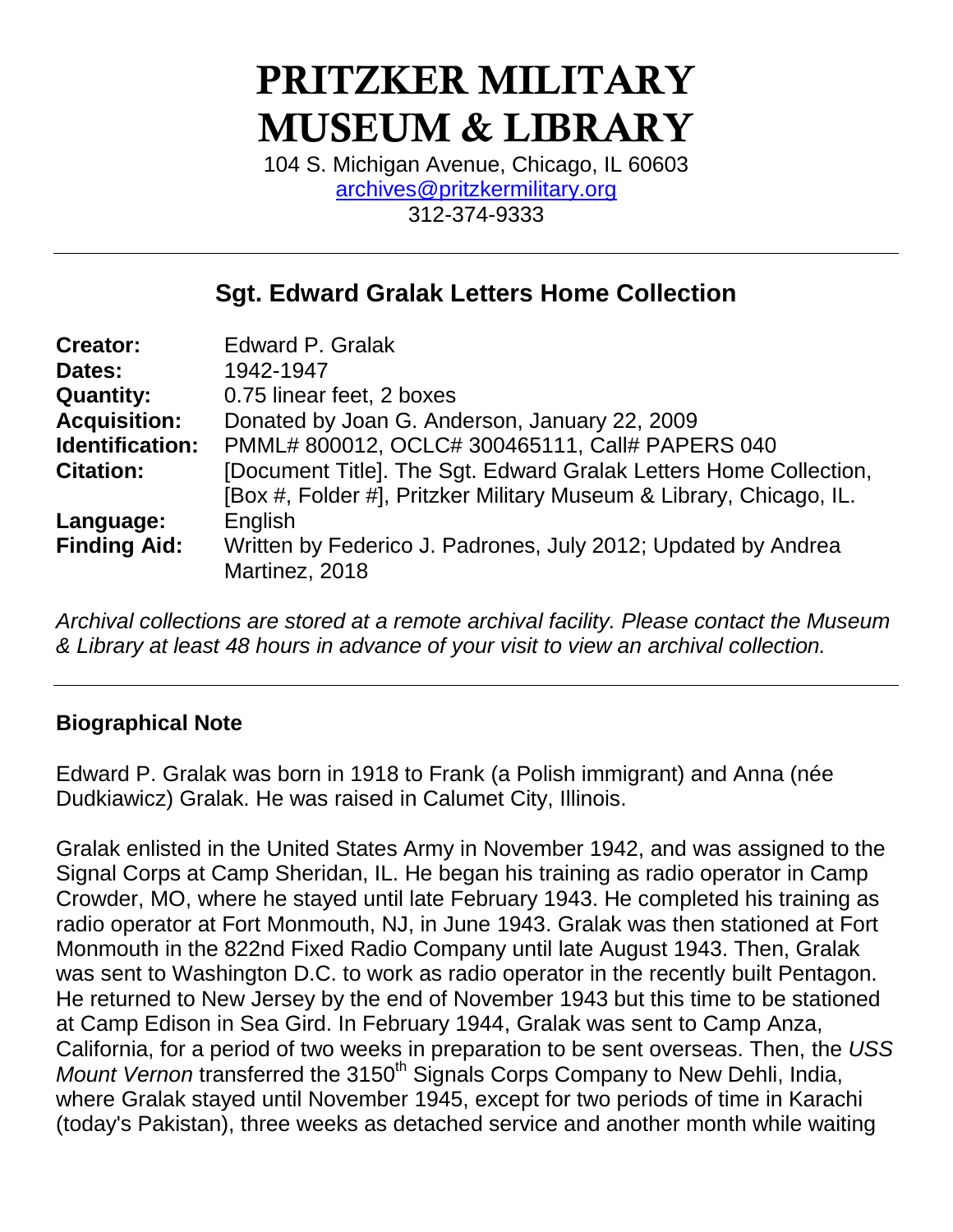to be shipped to the US. He returned to the US on the *USS General R.E Callan*, arriving at Seattle, WA on January 29, 1946.

Edward P. Gralak resided in Calumet City, Illinois, until his death on April 4, 1994.

#### **Scope and Content of the Collection**

The two most abundant materials in the Gralak collection are letters and photographs that Edward P. Gralak sent during World War II to his mother, Anna Gralak, and his married older sisters Cecilia "Ceil" Jeneck, Alice Godsell, and Eleanor Kirby, all of them living in Calumet City, Illinois. Gralak served in the US Army Signal Corps and was stationed in Illinois, New Jersey, Washington D.C., and New Delhi, India, between 1942 and early 1946.

#### **Arrangement**

The collection is divided in three series. Within each series, the items are arranged chronologically into 1 legal box and 1 oversize box.

#### **Series One: Miscellaneous, 1942-1947, n.d. Box 1**

Series one contains a mixture of ephemera and military records, the most remarkable being the booklet from the *USS General R.E. Callan* for the veterans going home with a description of nuclear power, jokes, and orders.

#### **Series Two: Letters, 1942-1946, n.d. Box 1-2**

Sgt. Gralak wrote the vast majority of the letters in this series, including those to his mother, Anna Gralak, and married siblings, Cecilia Jeneck, Alice Godsell, and Eleanor Kirby. There is a small number of letters and postcards received by Mrs. Gralak and the Jenecks during the same period of time.

#### **Series Three: Photographs, 1943-1944, n.d. Box 2**

Most of these photographs were taken in India by Sgt. Gralak between March of 1944, when he arrived in Calcutta, and December of 1945 when he departed from Karachi (today Pakistan). These photographs depict daily life in India, sites Sgt. Gralak visited, friends, and radio operator equipment.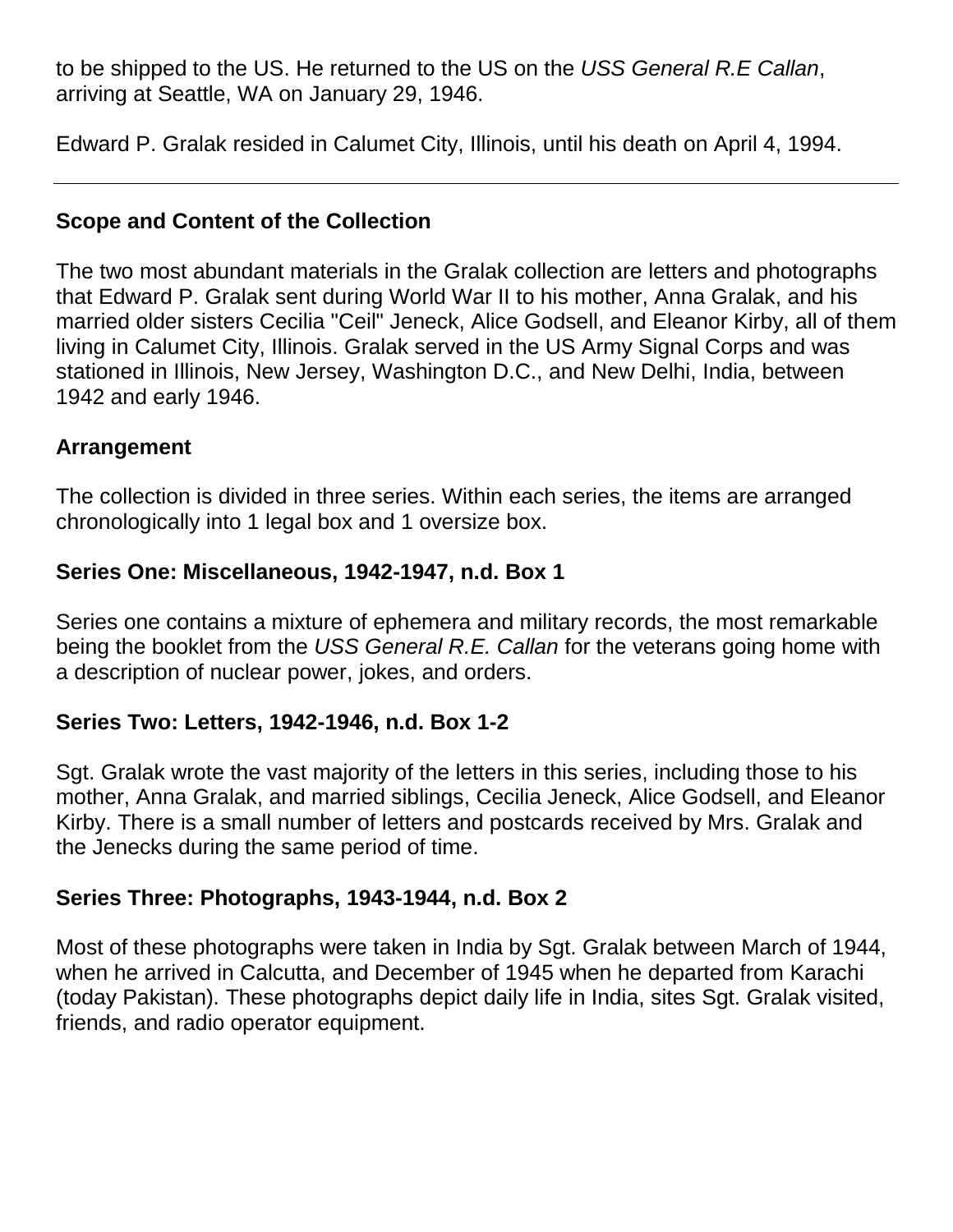## **Rights**

Copyrights held by Joan G. Anderson were transferred to the Pritzker Military Museum & Library. All other rights are held by the author or publisher. Users assume responsibility for following copyright laws as established by US Code Title 17.

#### **Separations**

| Item ID   | Call<br><b>Number</b> | <b>Description</b>                                                              | Location                                                    |
|-----------|-----------------------|---------------------------------------------------------------------------------|-------------------------------------------------------------|
| 800012001 |                       | Large Photograph of<br>Company E 803rd Signal<br><b>Training Regiment, 1943</b> | <b>PML Photo Collection</b><br><b>Oversized Photo Box 1</b> |

### **Key Subjects**

This collection is indexed under the following headings in the Library's online catalog. Researchers interested in materials about related topics, persons, or places should search the catalog using these subject headings.

#### **Names**

Edward P. Gralak

#### **Subjects**

Calumet City (Ill.) Camp Crowder (Mo.) -- History Fort Monmouth (N.J.) -- History India – Description and travel Pentagon (Washington, D.C.) Polish Americans Polish people – Illinois – Calumet City Soldiers -- United States -- Family relationships United States. -- Army. -- Signal Corps World War, 1939-1945 -- Communication. World War, 1939-1945 -- Correspondence World War, 1939-1945 – India World War, 1939-1945 -- New York (State) -- New York.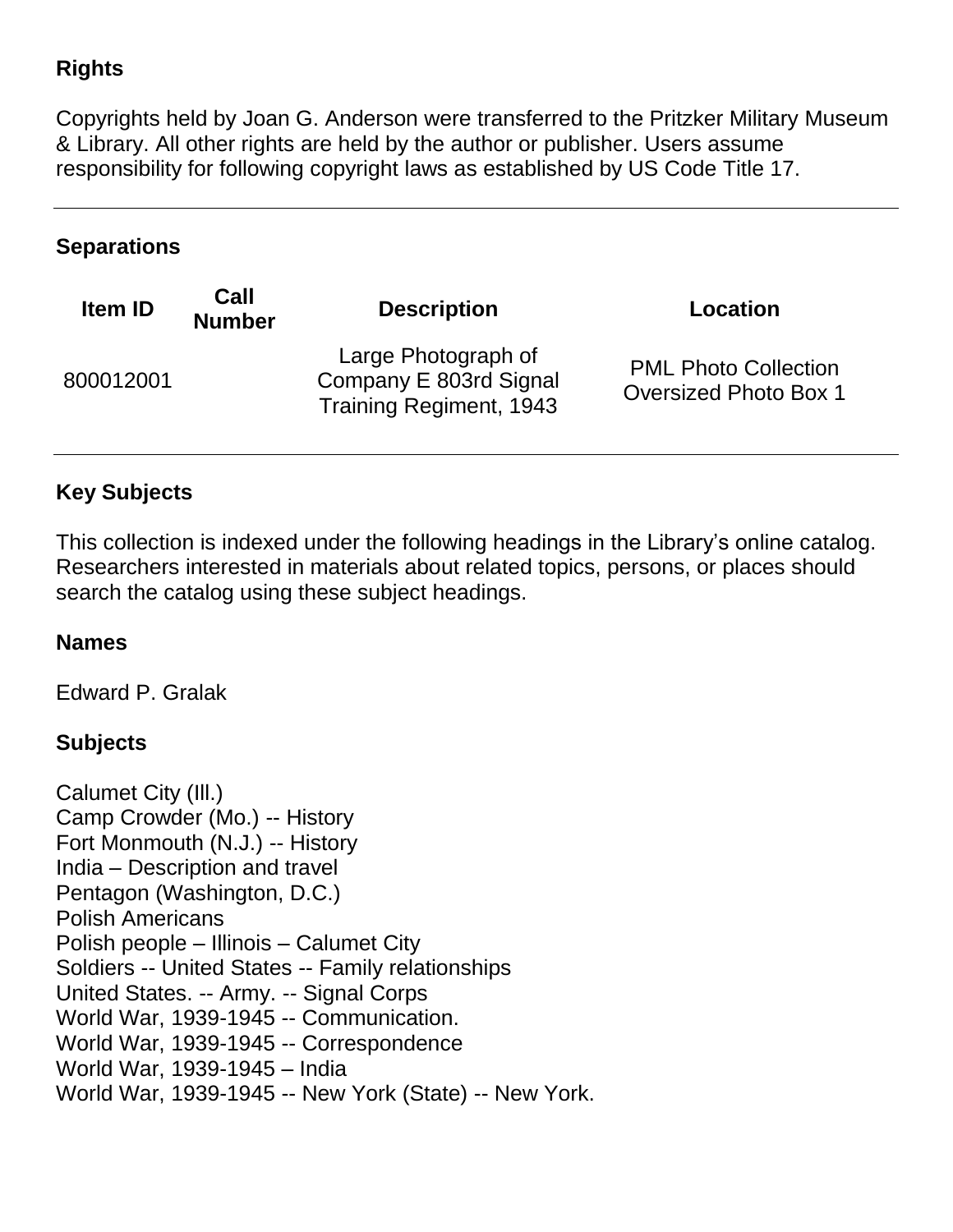# **Container List**

| Box | <b>Folder</b> | Item ID#  | <b>Title</b>                                                                                                                                                                                                                                                            | <b>Dates</b> |
|-----|---------------|-----------|-------------------------------------------------------------------------------------------------------------------------------------------------------------------------------------------------------------------------------------------------------------------------|--------------|
|     |               |           | Series 1: Miscellaneous, 1942-1947, n.d.                                                                                                                                                                                                                                |              |
| 1   | 1             |           | <b>Miscellaneous</b>                                                                                                                                                                                                                                                    |              |
|     |               | 800012002 | Immunization card                                                                                                                                                                                                                                                       | 1942         |
|     |               | 800012003 | Soldier Individual Pay Record                                                                                                                                                                                                                                           | 31-Jan-43    |
|     |               | 800012004 | Special Orders No. 241 from the<br>Headquarters of the 835th Signal Service<br>Battalion in the India-Burma Theater                                                                                                                                                     | 26-Nov-45    |
|     |               | 800012005 | Booklet for the returning soldier from<br>Karachi in the USS General R.E. Callan<br>and includes, an article about atomic<br>energy, chaplain's minute, GI Bill of Rights,<br>humor articles, Washington history, travel-<br>log letter, and instructions after arrival | 29-Jan-46    |
|     |               | 800012006 | <b>State of Illinois Service Recognition</b><br>Certificate                                                                                                                                                                                                             | 1947         |
|     |               | 800012007 | Map of Downtown Washington D.C. by the<br>American Legion                                                                                                                                                                                                               | n.d.         |
|     |               |           | Series 2: Letters, 1942-1946, n.d.                                                                                                                                                                                                                                      |              |
|     | $\mathbf{2}$  |           | <b>Other letters</b>                                                                                                                                                                                                                                                    |              |
|     |               | 800012008 | Postcard for Edward Grolak with J. J.<br>Gralak's address                                                                                                                                                                                                               | 12-Mar-42    |
|     |               | 800012009 | Letter from AI Madrzyk to Ceil Jeneck<br>(Gralak's older sister), about missing<br>eating turkey, inspections, weather, hoping<br>for a quick victory                                                                                                                   | 11-Nov-42    |
|     |               | 800012010 | Christmas card for Mrs. Gralak from Ted                                                                                                                                                                                                                                 | $4$ -Dec-42  |
|     |               | 800012011 | Letter from Al Madrzyk to Ceil Jeneck<br>about Ted's outfit, friends in the army,<br>Henry's job (Ceil's husband), weather                                                                                                                                              | 7-Dec-42     |
|     |               |           |                                                                                                                                                                                                                                                                         |              |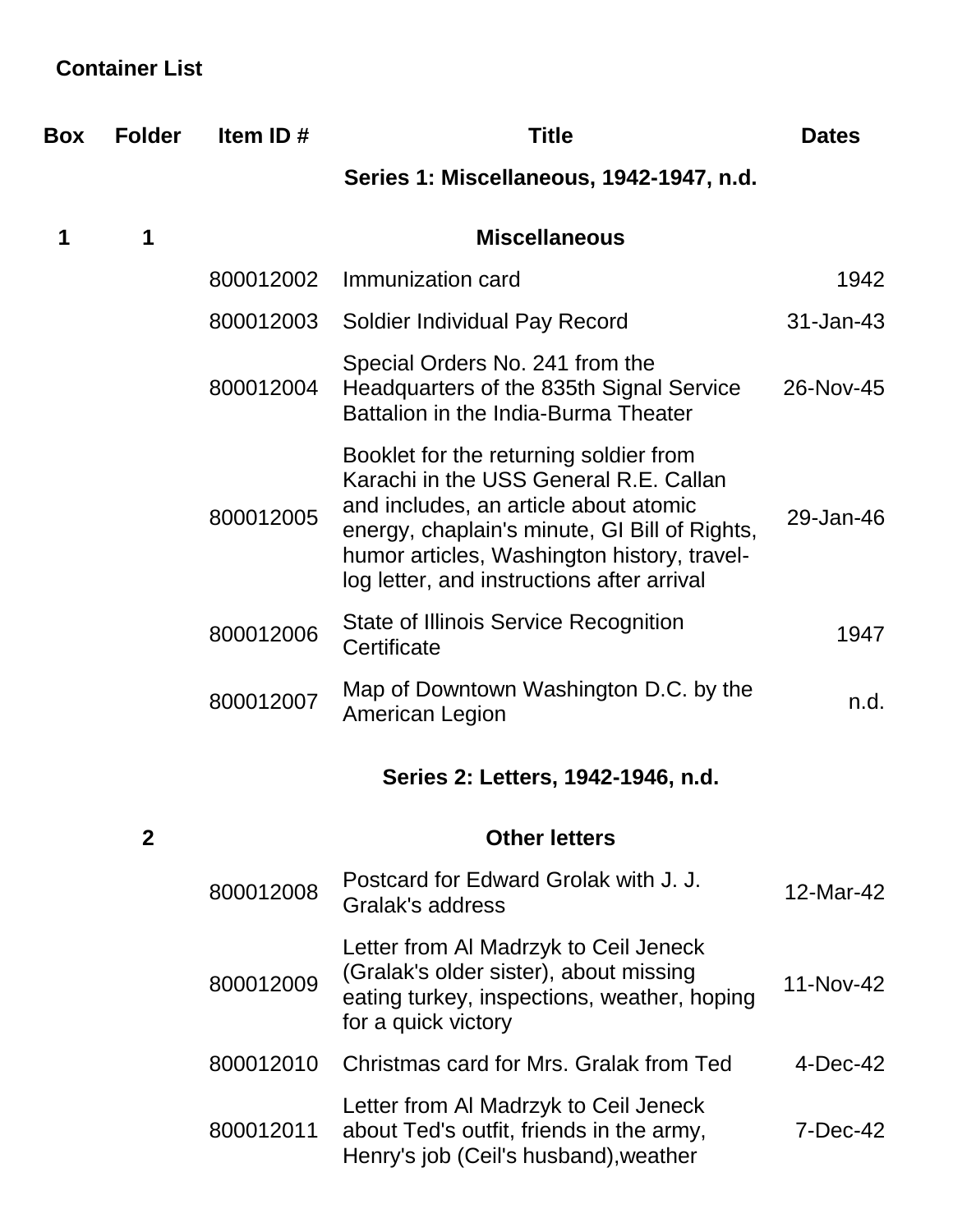| 24-Dec-42                                 | Letter from Edward Schab to Mrs. Gralak<br>about a card he received from her<br>daughter, Administration and Personnel<br>School, basic training           | 800012012 |
|-------------------------------------------|------------------------------------------------------------------------------------------------------------------------------------------------------------|-----------|
| 24-Dec-42                                 | Letter from Edward Schab to Mrs. Gralak<br>thanking for other cards he received from<br>her family                                                         | 800012013 |
| 14-May-43                                 | Postcard from Frances to her aunt Anna<br>Gralak about her vacation                                                                                        | 800012014 |
| 22-May-43                                 | Letter from her sister to Anna Gralak about<br>her new home, working in paper mills                                                                        | 800012015 |
| 20-May-43                                 | Letter from Edmund Mansavage to his<br>aunt Anna Gralak about being stationed in<br>Mississippi, Edward being promoted, Air<br>Corps being the "real life" | 800012016 |
| 29-Aug-43                                 | Letter from "Buck" to Mrs. H.F. Jeneck<br>about the weather in Arkansas, working as<br>an army mechanic,                                                   | 800012017 |
| n.d.                                      | V-Mail from Al Madrzyk to Mrs. Gralak as<br>Easter Greetings of 1945                                                                                       | 800012018 |
|                                           |                                                                                                                                                            |           |
| <b>1942-Nov-</b><br>1943-<br><b>March</b> | <b>Letters from Edward Gralak</b>                                                                                                                          | 3         |
| 14-Nov-42                                 | Letter to Mom about getting used to army<br>life in Fort Sheridan IL, life insurance, war<br>bonds, not knowing where is going to go                       | 800012019 |
| 30-Nov-42                                 | Letter to Mom about K.P. duty in Camp<br>Crowder, MO, Thanksgiving dinner, buying<br>Christmas presents                                                    | 800012020 |
| 5-Dec-42                                  | Letter to Mom about being barracks<br>orderly, commanding officer Cpt. Beaman,<br>a package she sent, many movies in basic<br>training                     | 800012021 |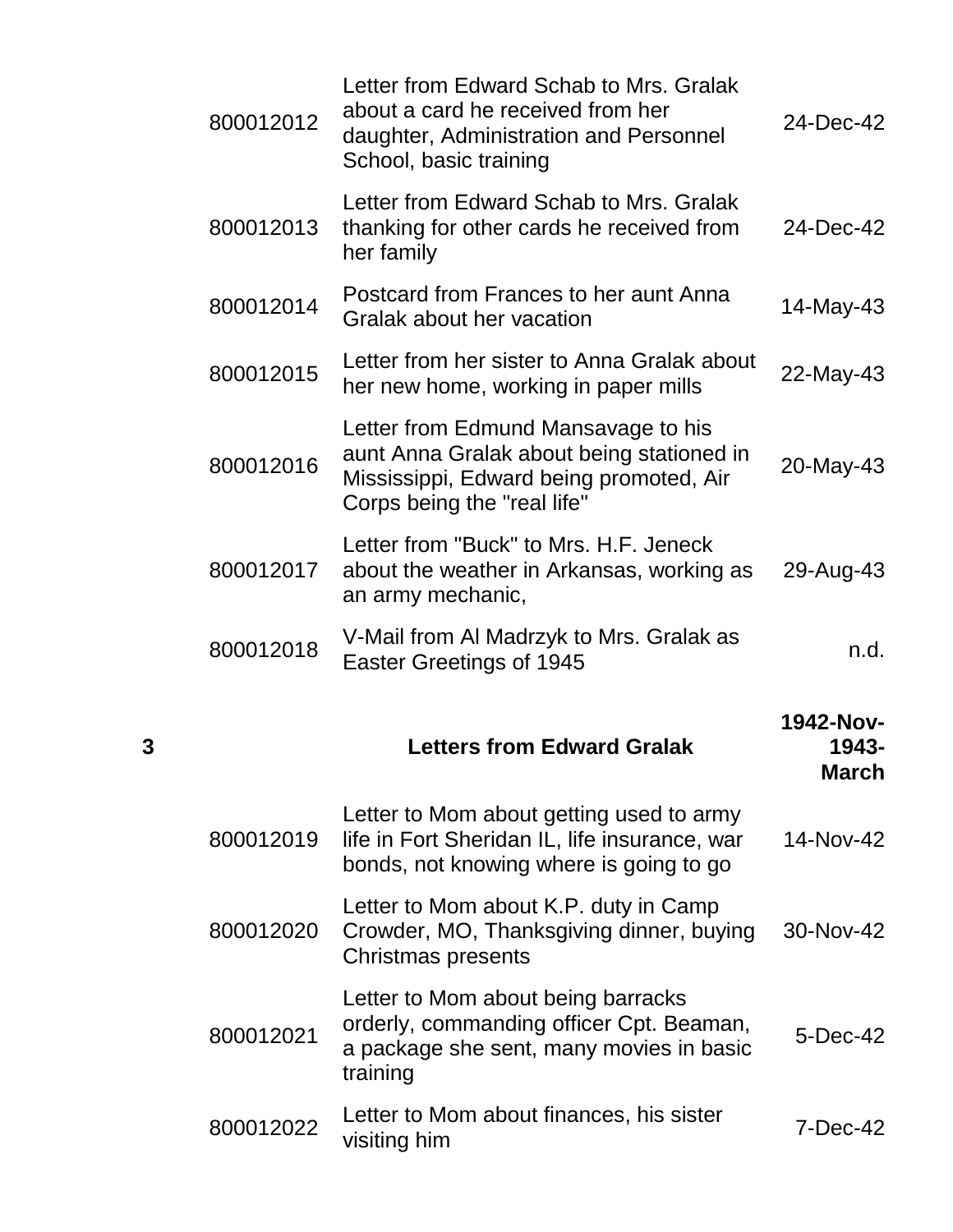| 800012023 | Card to Anna Gralak informing of a change<br>of address for Edward Gralak                                                       | 22-Dec-42     |
|-----------|---------------------------------------------------------------------------------------------------------------------------------|---------------|
| 800012024 | Letter to Mom about being transferred to a<br>new company, finishing basic training and<br>starting radio school, food, parades | 24-Dec-42     |
| 800012025 | Letter to Ceil about finances, writing<br>letters, code aptitude tests, weather                                                 | $3 - Jan-43$  |
| 800012026 | Letter to Mom about the results of the code<br>aptitude tests, going to civilian school,<br>squad leader                        | $7 - Jan-43$  |
| 800012027 | Letter to Mom about meeting Ralph<br>Gallagher, hiking, dirty Jews, acting<br>corporal                                          | 10-Jan-43     |
| 800012028 | Letter to Mom about the weather, one<br>month in radio school, preparatory test                                                 | 17-Jan-43     |
| 800012029 | Letter to Mom about the weather, personal<br>inspection and field display, entertainment,<br>radio test                         | 24-Jan-43     |
| 800012030 | Letter to Alice and "Mrs. Joseph Godsell"<br>about going to Neosho MO, singing in a<br>recreation hall, ethnic foods            | 25-Jan-43     |
| 800012031 | Letter to Ceil about finances, enclosed<br>ticker tape                                                                          | 28-Jan-43     |
| 800012032 | Letter to Ceil about friends, God and<br>money, socks                                                                           | $31 - Jan-43$ |
| 800012033 | Letter to Mom about a weekend pass,<br>Carthage MO, no more garrison hats, Life<br>of Feb. 15 about the Signals Corps           | 15-Feb-43     |
| 800012034 | letter to Mom about being transferred to<br>Fort Monmouth, NJ, prospective of being<br>high-speed operators                     | 21-Feb-43     |
| 800012035 | Letter to Mom about his trip to Fort<br>Monmouth                                                                                | 25-Feb-43     |
| 800012036 | Letter to Mom about their golf course,<br>visiting Long Branch NY, camp                                                         | 28-Feb-43     |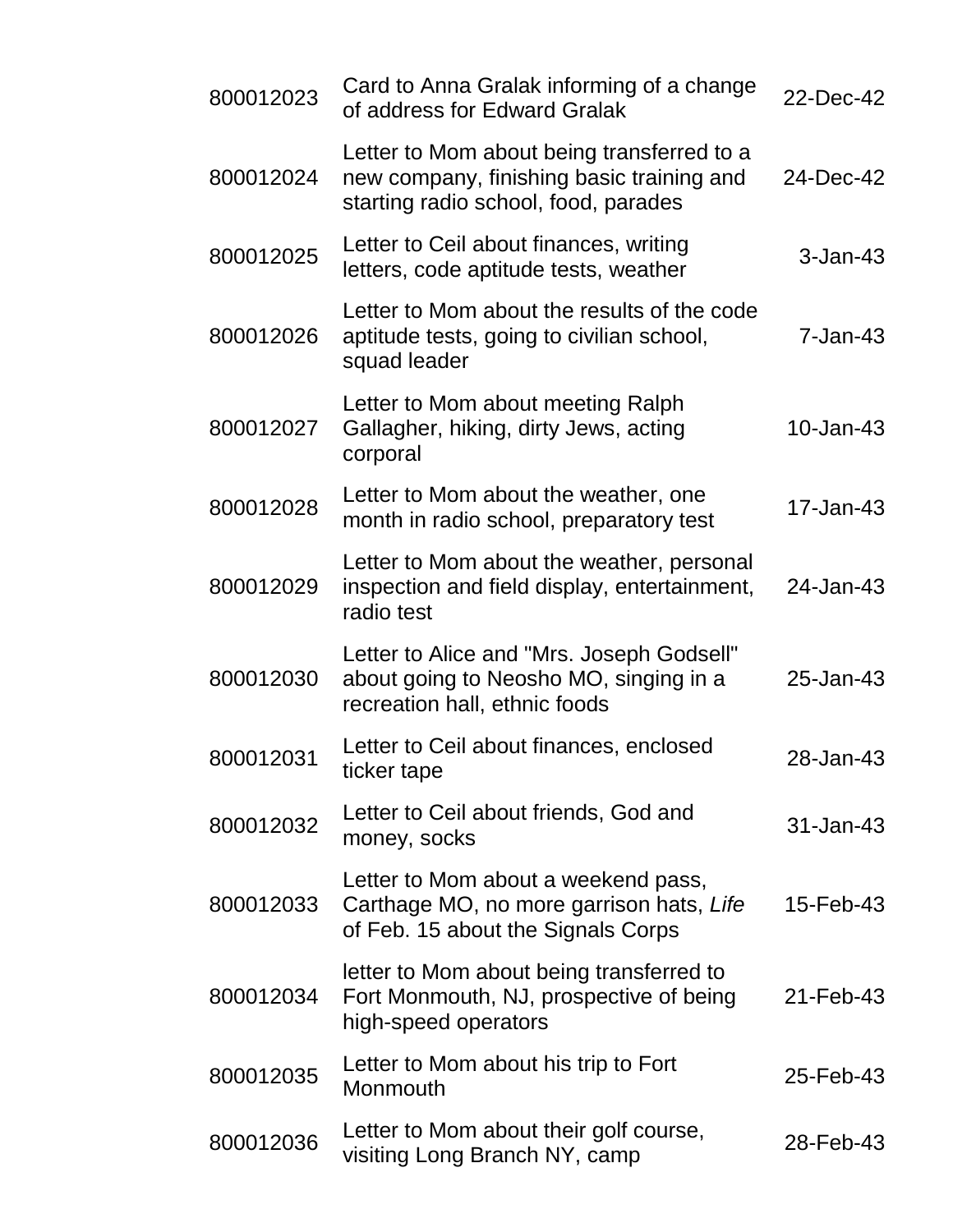commodities, friends, movies

| 800012037 | Letter to Mom about PM class, daily<br>routine, food, laundry system                                           | 3-Mar-43        |
|-----------|----------------------------------------------------------------------------------------------------------------|-----------------|
| 800012038 | Letter to Ceil about his schooling, rating of<br>sergeant technician, correspondence,<br>friends, movies, mass | 7-Mar-43        |
| 800012039 | Letter to Mom about army serial number,<br>not drinking, KP                                                    | 8-Mar-43        |
| 800012040 | Letter to Mom about going to New York<br>City on Sunday,                                                       | 14-Mar-43       |
| 800012041 | Letter to Mom about visiting New York<br>City, Pepsi-cola center, learning at Fort<br>Monmouth                 | 22-Mar-43       |
| 800012042 | Letter to Mr. and Mrs. Jeneck about<br>friends, the packages, camera, tanks                                    | 22-Mar-43       |
| 800012043 | Letter to Mr. and Mrs. Jeneck about<br>"Junior Miss," St. Patrick's Cathedral                                  | 29-Mar-43       |
|           |                                                                                                                |                 |
|           | Letters from Edward Gralak, April 1943<br>to June 1943                                                         |                 |
| 800012044 | Letter to Mom about visiting New York City<br>again, stage plays, mass, new radio<br>procedure                 | 5-Apr-43        |
| 800012045 | Letter to Ceil about friends, packages,<br>army life                                                           | $6 -$ Apr $-43$ |
| 800012046 | Letter to Mom about stage plays, mass,<br>code speed, friends, a hotel                                         | 11-Apr-43       |
| 800012047 | Postcard to Mr. and Mrs. Jeneck about<br>affidavits, finances, flashlights                                     | 13-Apr-43       |
| 800012048 | Letter to Mom about weather, corporal<br>technician, dentist                                                   | 18-Apr-43       |

**4**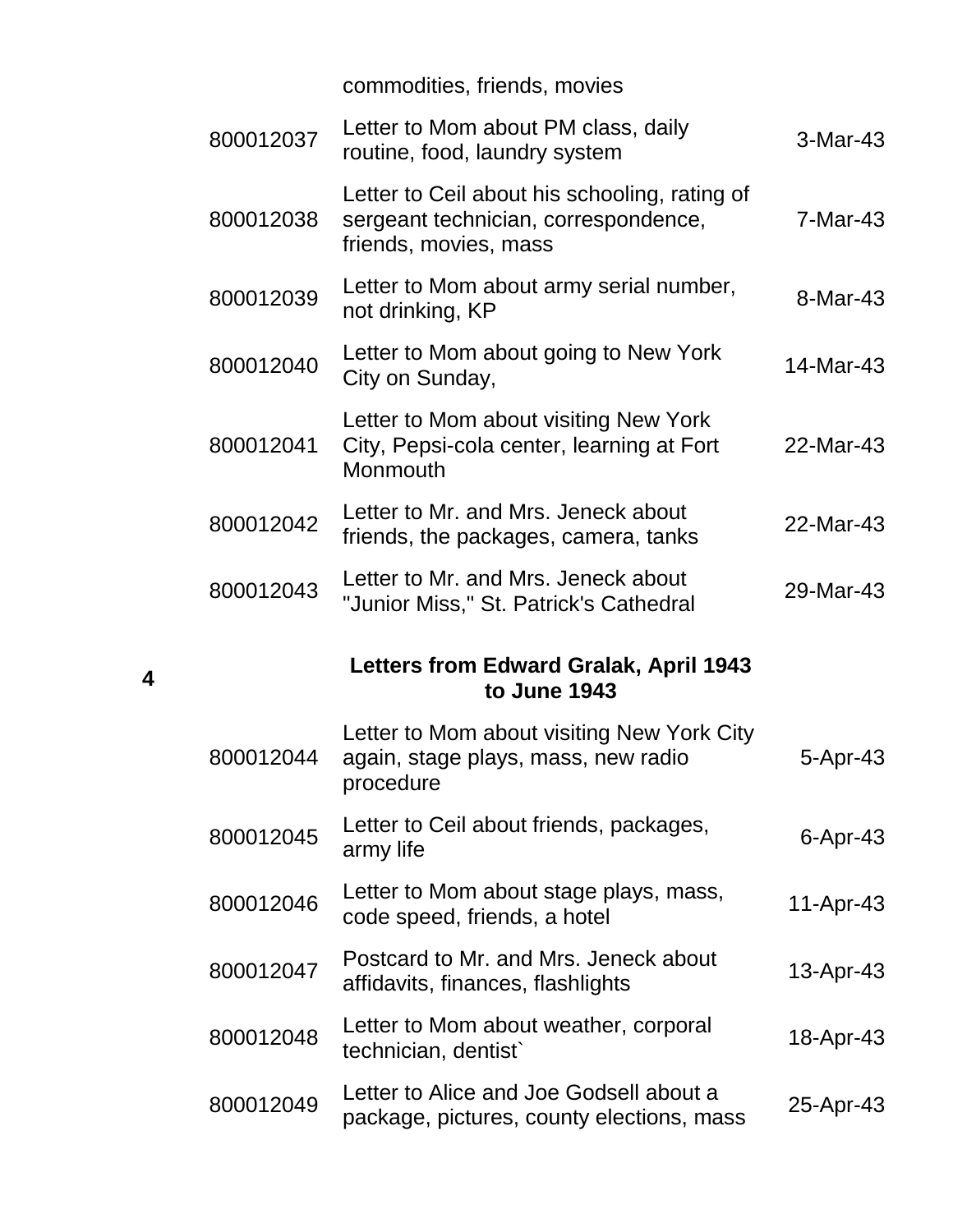| 800012050 | Letter to Mom about Easter, Sunrise<br>services, Eleanor's Easter package                                                              | 25-Apr-43    |
|-----------|----------------------------------------------------------------------------------------------------------------------------------------|--------------|
| 800012051 | Letter to Mr. and Mrs. Jeneck about<br>Easter, income tax, "Corn Cobblers" band,<br>friends                                            | 25-Apr-43    |
| 800012052 | Letter to Mr. and Mrs. Jeneck about<br>movies, Oda Leonard and her all girls<br>Revue                                                  | 28-Apr-43    |
| 800012053 | Letter to Ceil about income tax, physical<br>training, movies                                                                          | $3-May-43$   |
| 800012054 | Letter to Mr. and Mrs. Jeneck about<br>photos, friends, weather, clothing, victory<br>garden                                           | $9$ -May-43  |
| 800012055 | Letter to Mom about a congressmen's visit,<br>furloughs, weather, uncle again, friends                                                 | 15-May-43    |
| 800012056 | Letter to Mr. and Mrs. Jeneck about<br>friends, physical training, WAACs                                                               | 19-May-43    |
| 800012057 | Letter to Mom about his schooling, friends<br>being shipped out, movies, no army vices,<br>happy to be in the US,                      | 25-May-43    |
| 800012058 | Letter to Mom about his weekend in New<br>York, Paul Muni's autograph,                                                                 | 30-May-43    |
| 800012059 | Letter to Mom about his weekend in<br>Newark NY, golf, stage show, confusing in<br>the St. Andrew's Beacon with his name as<br>wounded | $6$ -Jun-43  |
| 800012060 | Letter to Mom about a \$200 withdrawal slip<br>as prove of co-ownership                                                                | $7 - Jun-43$ |
| 800012061 | Letter to Mom about visiting Coney Island<br>in New York, friends, Jewish old lady,                                                    | 13-Jun-43    |
| 800012062 | Letter to Mom about not having a hotel<br>room, mass with Uruguayan president,<br>second time firing a gun                             | 20-Jun-43    |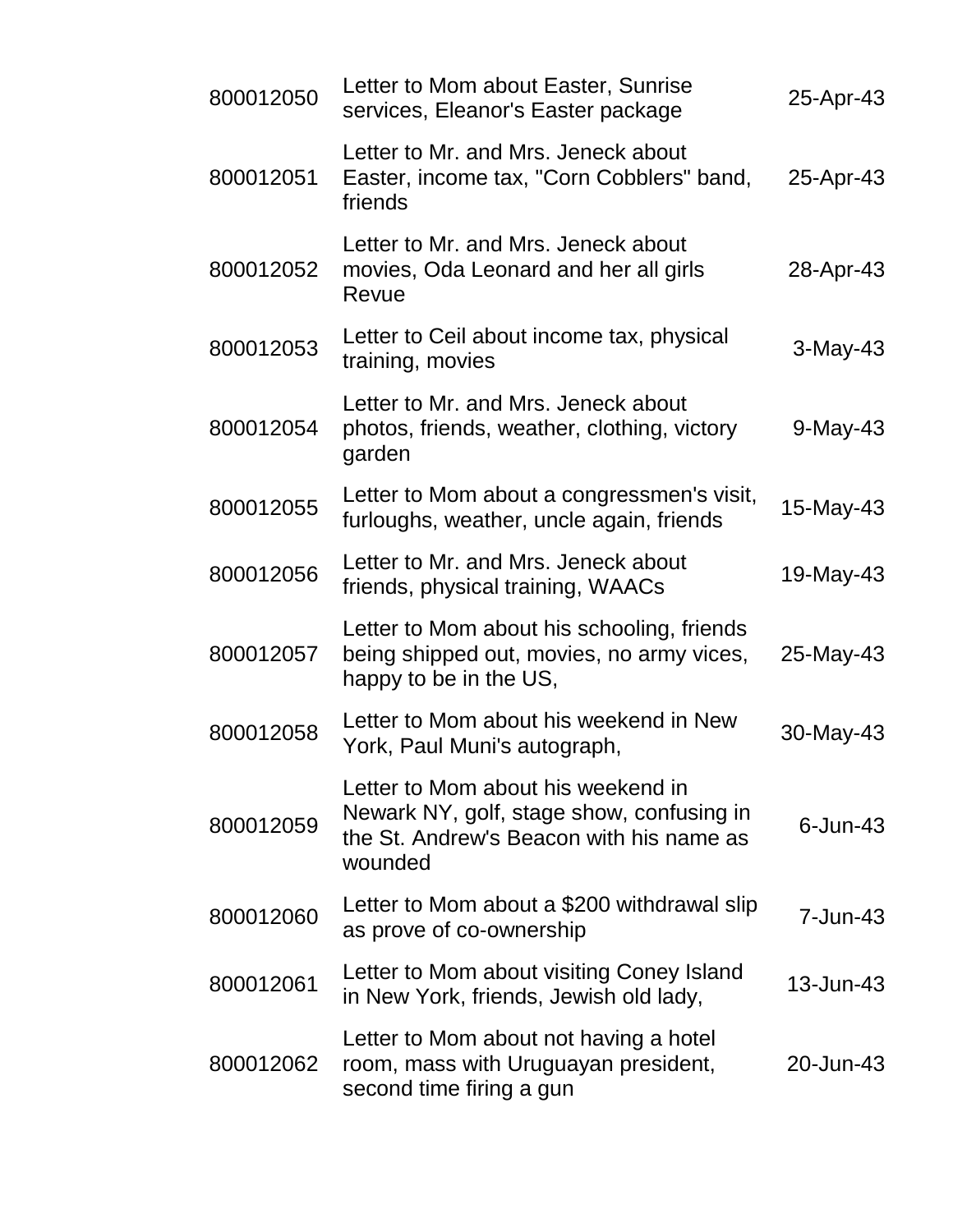| 800012063 | Letter to Mr. and Mrs. Jeneck about being<br>transferred to a fixed stationed in Fort<br>Monmouth, enclosed a copy of the St.<br>Andrew's Beacon with the wrong<br>information about him being wounded | 24-Jun-43             |
|-----------|--------------------------------------------------------------------------------------------------------------------------------------------------------------------------------------------------------|-----------------------|
| 800012064 | Letter to Mr. and Mrs. Jeneck about<br>friends, next visits, card from Mary<br>Linkiewicz enclosed,                                                                                                    | 26-Jun-43             |
| 800012065 | Postcard to Mom about moving to his new<br>company on his birthday, no more<br>schooling                                                                                                               | 28-Jun-43             |
| 800012066 | Postcard to Mr. and Mrs. Jeneck about<br>moving                                                                                                                                                        | 28-Jun-43             |
|           | <b>Letters from Edward Gralak</b>                                                                                                                                                                      | 1943-Jul-<br>1944-Feb |
| 800012067 | Letter to Mom about his new company,<br>radio operator teams                                                                                                                                           | $3$ -Jul-43           |
| 800012068 | Letter to Mr. and Mrs. Jeneck about<br>visiting Passaic NJ, movies, friends,                                                                                                                           | $5 -$ Jul $-43$       |
| 800012069 | Letter to Mom about the Lucky Strike Hit<br>Parade, Central Park, Ella Fitzgerald<br>stinks, work at the radio station                                                                                 | 12-Jul-43             |
| 800012070 | Letter to Mom about work at the radio<br>station, no chance to visit D.C., friends,<br>schedule                                                                                                        | 17-Jul-43             |
| 800012071 | Letter to Mom about gravel pit radio<br>station, going to Asbury Park                                                                                                                                  | 24-Jul-43             |
| 800012072 | Letter to Mom about finances, mass, girl<br>from Lever Bros. visited him, gravel pit<br>station                                                                                                        | 1-Aug-43              |
| 800012073 | Letter to Mom about his furlough                                                                                                                                                                       | 8-Aug-43              |
| 800012074 | Letter to Mom about living in Washington<br>D.C., his trip back to New York,                                                                                                                           | 29-Aug-43             |

**<sup>2</sup> <sup>1</sup> Letters from Edward Gralak 1943-Jul-**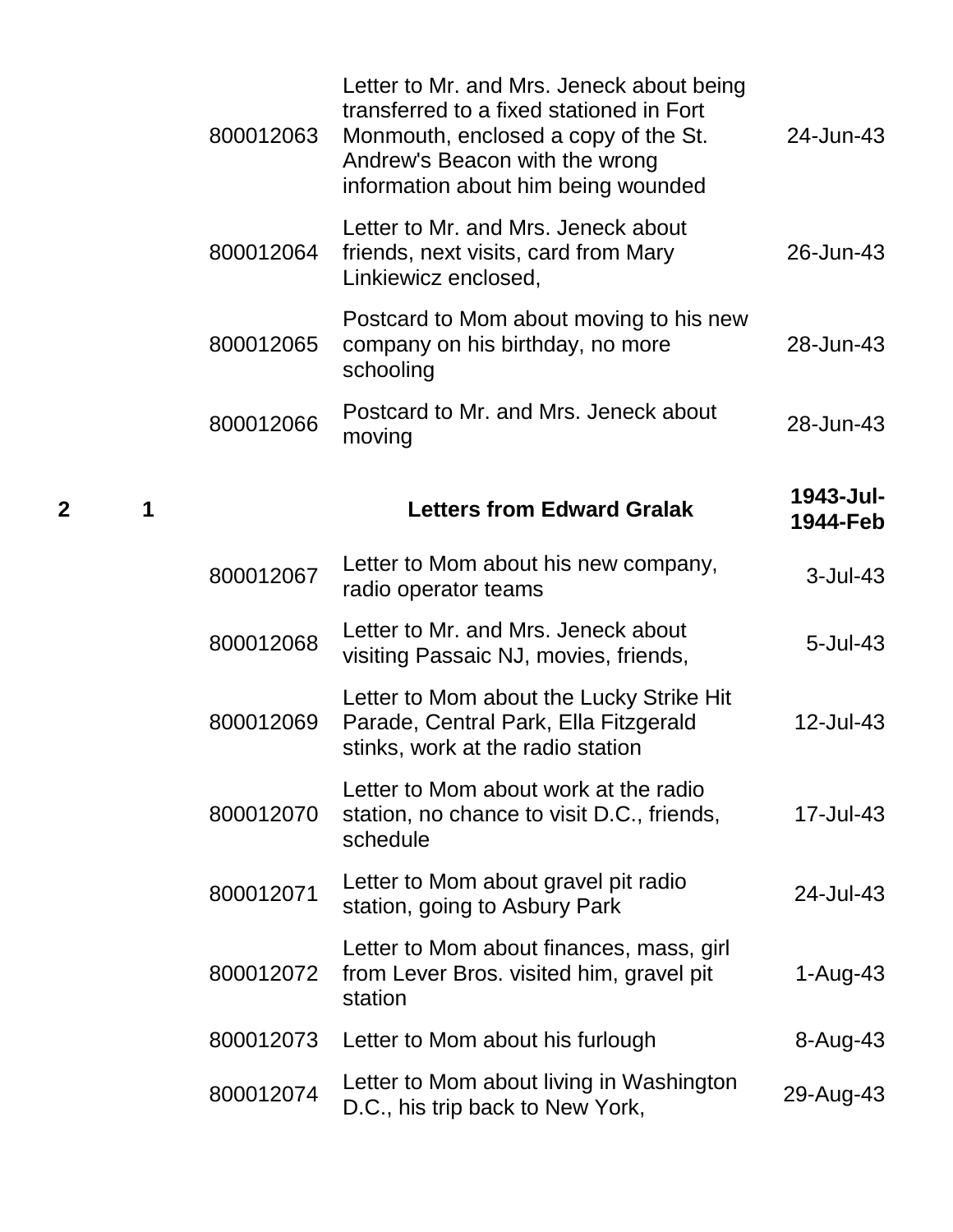| 800012075 | Letter to Mom about working in the<br>Pentagon, cost of life in D.C.,                                                    | $1-Sep-43$  |
|-----------|--------------------------------------------------------------------------------------------------------------------------|-------------|
| 800012076 | Letter to Mom about sight-seeing in D.C.,<br>his apartment                                                               | $6-Sep-43$  |
| 800012077 | Letter to Mom about moving to the third<br>floor, work schedule, mass, laundry                                           | 13-Sep-43   |
| 800012078 | Letter to Ceil about life in Washington<br>D.C., friends                                                                 | 25-Sep-43   |
| 800012079 | Letter to Mom about the Stage Door<br>Canteen, Henry Wallace cutting the cake,<br>automatic operation,                   | $4$ -Oct-43 |
| 800012080 | Letter to the family about staying in D.C.<br>for other six weeks, his apartment, dress<br>code, Baptist Calvary Canteen | 10-Oct-43   |
| 800012081 | Letter to the family about going out with<br>Louise McGuire, a poem, Henry Jeneck<br>leaving for the army                | 16-Oct-43   |
| 800012082 | Letter to the family about delay with his<br>paycheck, chatting in code with other<br>operators                          | 24-Oct-43   |
| 800012083 | Letter to the family about Henry not going<br>to the army, friends, movies                                               | 31-Oct-43   |
| 800012084 | Letter to the family about movies, his<br>future niece, leaving D.C.                                                     | $7-Nov-43$  |
| 800012085 | Letter to the family about going to<br>Phoenixville PA, friends, his sister having a<br>baby                             | 17-Nov-43   |
| 800012086 | Letter to the family about his trip back to<br>Camp Edison, NJ                                                           | 21-Nov-43   |
| 800012087 | Letter to Mom about his new camp and<br>company, Camp Allaire maintaining 15Kw<br>station,                               | 27-Nov-43   |
| 800012088 | Letter to the family about Sea Girt NJ at<br>Camp Edison                                                                 | 30-Nov-43   |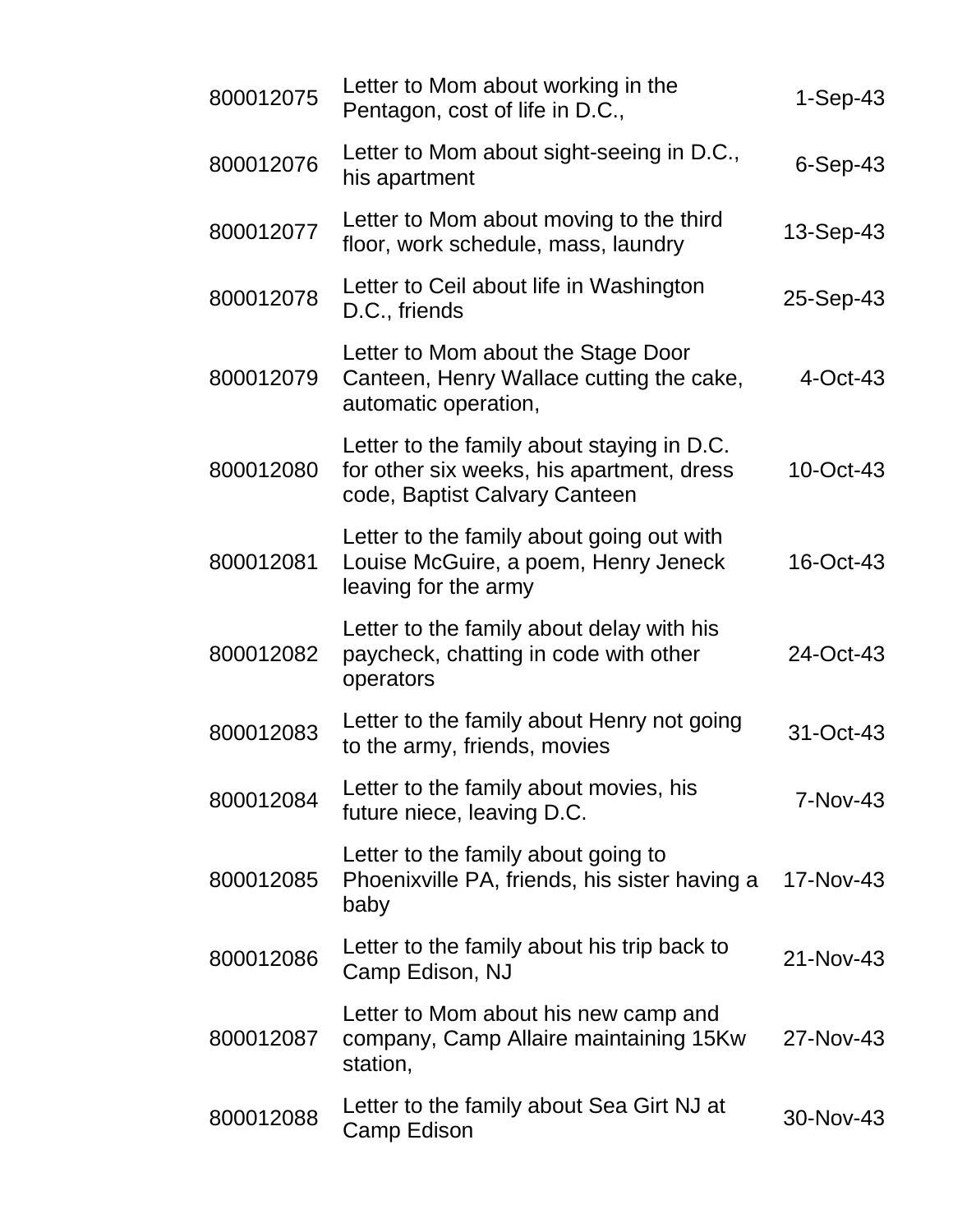| 800012089 | Letter to Alice and Joe Godsell about<br>latrines, mass, bowling                                                                        | $6$ -Dec-43   |
|-----------|-----------------------------------------------------------------------------------------------------------------------------------------|---------------|
| 800012090 | Letter to the Jenecks about furlough,<br>training, and friends                                                                          | $6$ -Dec-43   |
| 800012091 | Letter to Mom about the weather, shifts,<br>food                                                                                        | $11 - Dec-43$ |
| 800012092 | Christmas card to the Jenecks                                                                                                           | 18-Dec-43     |
| 800012093 | Letter to Mom about not going home for<br>Christmas, visiting New York City, weather                                                    | 21-Dec-43     |
| 800012094 | Letter to the family about Christmas, gifts,<br>cards                                                                                   | 25-Dec-43     |
| 800012095 | Letter to Mom about New Years, back to<br>school for two weeks, insignias, K rations,<br>Ceil's pregnancy                               | $3-Jan-44$    |
| 800012096 | Letter to the family about his trip back to<br>New York City in the Trail Blazer after his<br>furlough                                  | 21-Jan-44     |
| 800012097 | Letter to Mom about adapting back to army<br>routine, movies, receiving tests                                                           | 27-Jan-44     |
| 800012098 | Postcard to the Jenecks about being<br>"restricted" and movies                                                                          | 31-Jan-44     |
| 800012099 | Letter to the family about being shipped<br>out overseas, secret code to find out<br>where he is going, cancelling the bond,<br>friends | $2$ -Feb-44   |
| 800012100 | Letter to the family about movies, KP,<br>friends, Lever Standard                                                                       | $9$ -Feb-44   |
| 800012101 | Letter to Mom about not being able to say<br>where he is stationed at                                                                   | 16-Feb-44     |
| 800012102 | Letter to Mom about censorship<br>restrictions, food, friends                                                                           | 19-Feb-44     |
| 800012103 | Letter to the Jenecks about Finland's<br>peace with Russia, food, W. Wilkins's book<br><b>One World</b>                                 | 21-Feb-44     |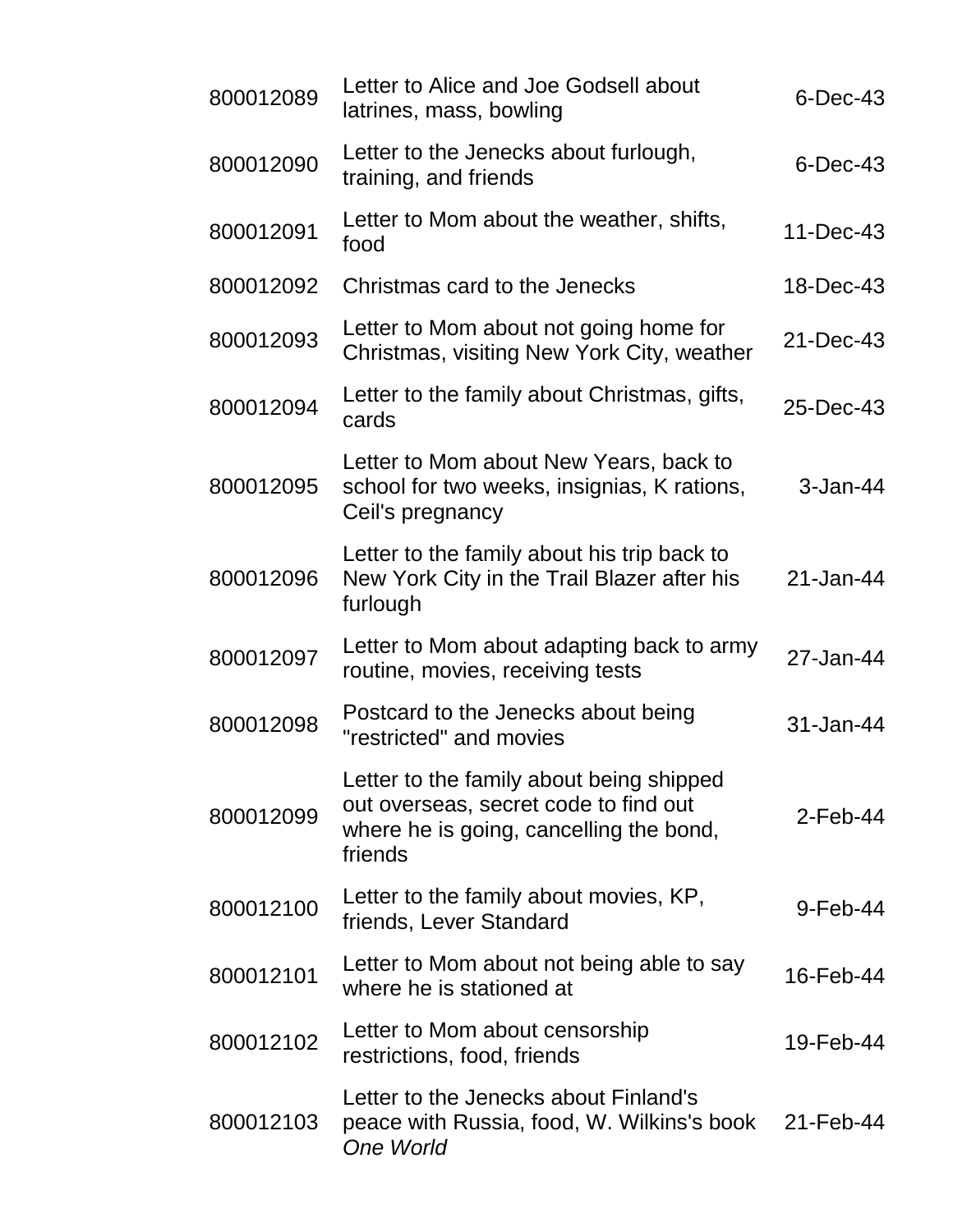|   | 800012104 | Letter to Mom about being healthy, food,                                                                                          | 25-Feb-44             |
|---|-----------|-----------------------------------------------------------------------------------------------------------------------------------|-----------------------|
| 2 |           | <b>Letters from Edward Gralak</b>                                                                                                 | 1944-Mar-<br>1944-Dec |
|   | 800012105 | V-Mail to the Godsells about how he is fine<br>and the censor does not allow him to write<br>where he is                          | 10-Mar-44             |
|   | 800012106 | V-Mail to Mom about having the time of his<br>life, censorship, food, reading, more film                                          | 11-Mar-44             |
|   | 800012107 | Letter to the Godsells about having a nice<br>trip, food, letters, film, packages, finances,                                      | $2$ -Apr-44           |
|   | 800012108 | V-Mail to Mom about being fine,<br>censorship, mail                                                                               | 15-Apr-44             |
|   | 800012109 | Letter to the Jenecks about being<br>stationed in New Delhi, India, Indian<br>customs, Capt. Melvin Douglas, Paulette<br>Goddard, | 18-Apr-44             |
|   | 800012110 | V-Mail to Mr. and Mrs. Kirby about his trip<br>to India, weather                                                                  | 21-Apr-44             |
|   | 800012111 | V-Mail to Mom about Indian flowers,<br>movies, laundry                                                                            | 22-Apr-44             |
|   | 800012112 | V-Mail to Mom about the weather, Red<br><b>Cross Canteen</b>                                                                      | 26-Apr-44             |
|   | 800012113 | V-Mail to the Jenecks about his newborn<br>niece, alcohol                                                                         | 27-Apr-44             |
|   | 800012114 | V-Mail to Mom about Mother's Day                                                                                                  | 30-Apr-44             |
|   | 800012115 | V-Mail to the Jenecks about the mail, film,<br>movies                                                                             | 3-May-44              |
|   | 800012116 | V-Mail to Mom about not going to church,<br>food, laundry                                                                         | 7-May-44              |
|   | 800012117 | V-Mail to the Kirbys about the weather,<br>souvenirs,                                                                             | 10-May-44             |
|   | 800012118 | Letter to Mom about detached service,<br>accommodations, movies, books                                                            | 16-May-44             |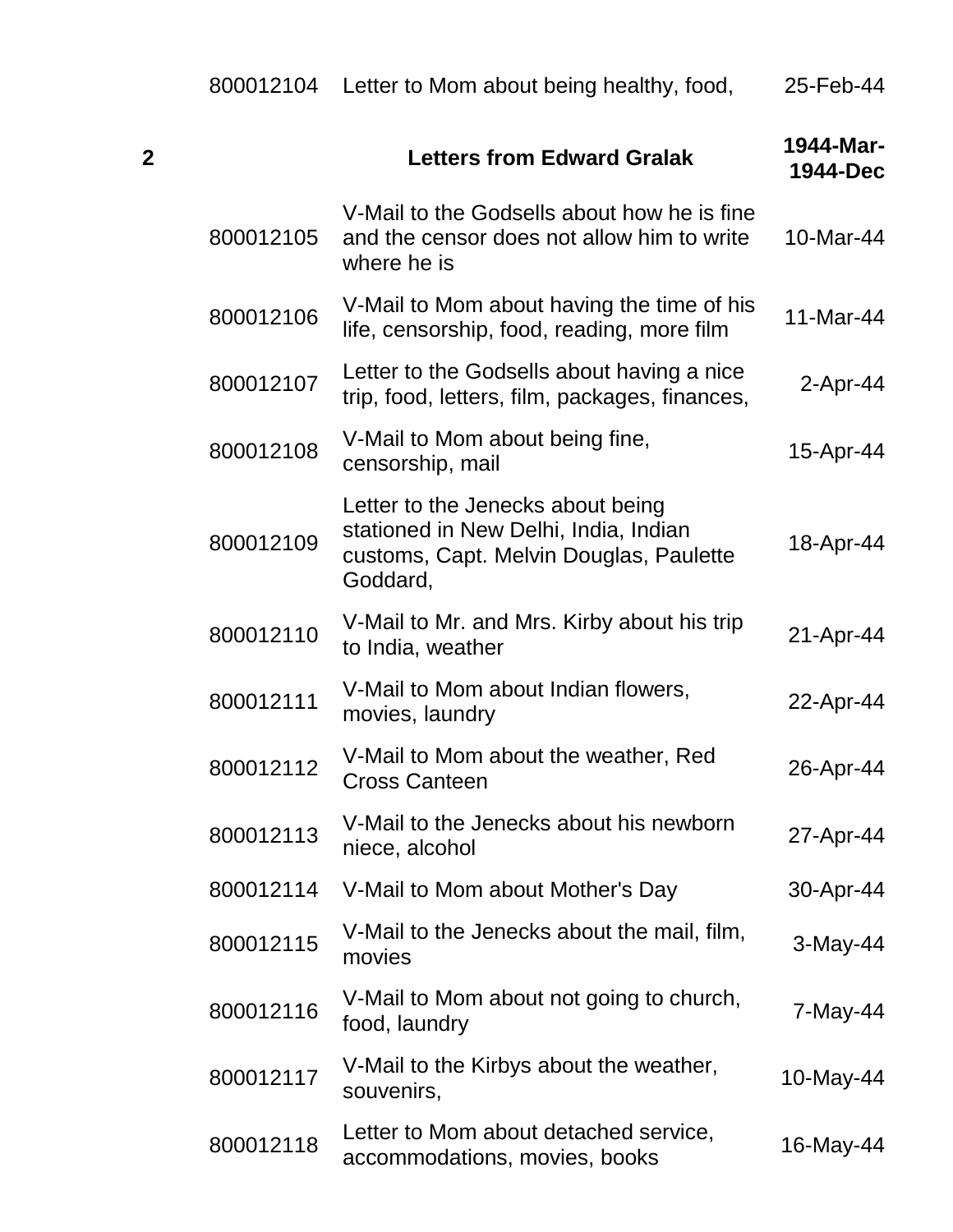| 800012119 | V-Mail to the Jenecks about his watch,<br>sandals, softball, movies, niece, mass              | 20-May-44    |
|-----------|-----------------------------------------------------------------------------------------------|--------------|
| 800012120 | Letter to the Jenecks about the weather,<br>work shifts, movies                               | $3 - Jun-44$ |
| 800012121 | Letter to the Godsells about the weather,<br>Normandy                                         | $6$ -Jun-44  |
| 800012122 | Letter to the Jenecks about their newborn<br>daughter, Indian girls, barracks                 | 10-Jun-44    |
| 800012123 | Letter to the Jenecks about mail, golf,<br>packages, movies                                   | 14-Jun-44    |
| 800012124 | Letter to the Jenecks about the weather,<br>movies, music                                     | 16-Jun-44    |
| 800012125 | Letter to Mom about the weather, package,<br>work shifts, books, Sgt. Technician 4th<br>grade | 26-Jun-44    |
| 800012126 | V-Mail to Mom about the weather, new bar                                                      | 15-Jul-44    |
| 800012127 | Letter to the Jenecks about sending<br>pictures, golf, books, movies                          | 20-Jul-44    |
| 800012128 | V-Mail to Mom about going to mass, food,<br>souvenirs                                         | 23-Jul-44    |
| 800012129 | V-Mail to the Jenecks about movies, radio<br>programs                                         | 28-Jul-44    |
| 800012130 | V-Mail to Mom about finances, mail                                                            | 30-Jul-44    |
| 800012131 | V-Mail to the Godsells about payday, mail,<br>article                                         | 31-Jul-44    |
| 800012132 | Letter to Mom about friends, paper,<br>pictures, doll                                         | 14-Aug-44    |
| 800012133 | Letter to Mom about going back after lay-<br>off, golf, glasses, friends, radios              | 22-Aug-44    |
| 800012134 | V-Mail to the Jenecks about golf, March<br>1944 Saturday Evening Post,                        | 8-Sep-44     |
| 800012135 | V-Mail to Mom about Chinese food,<br>weather                                                  | 25-Sep-44    |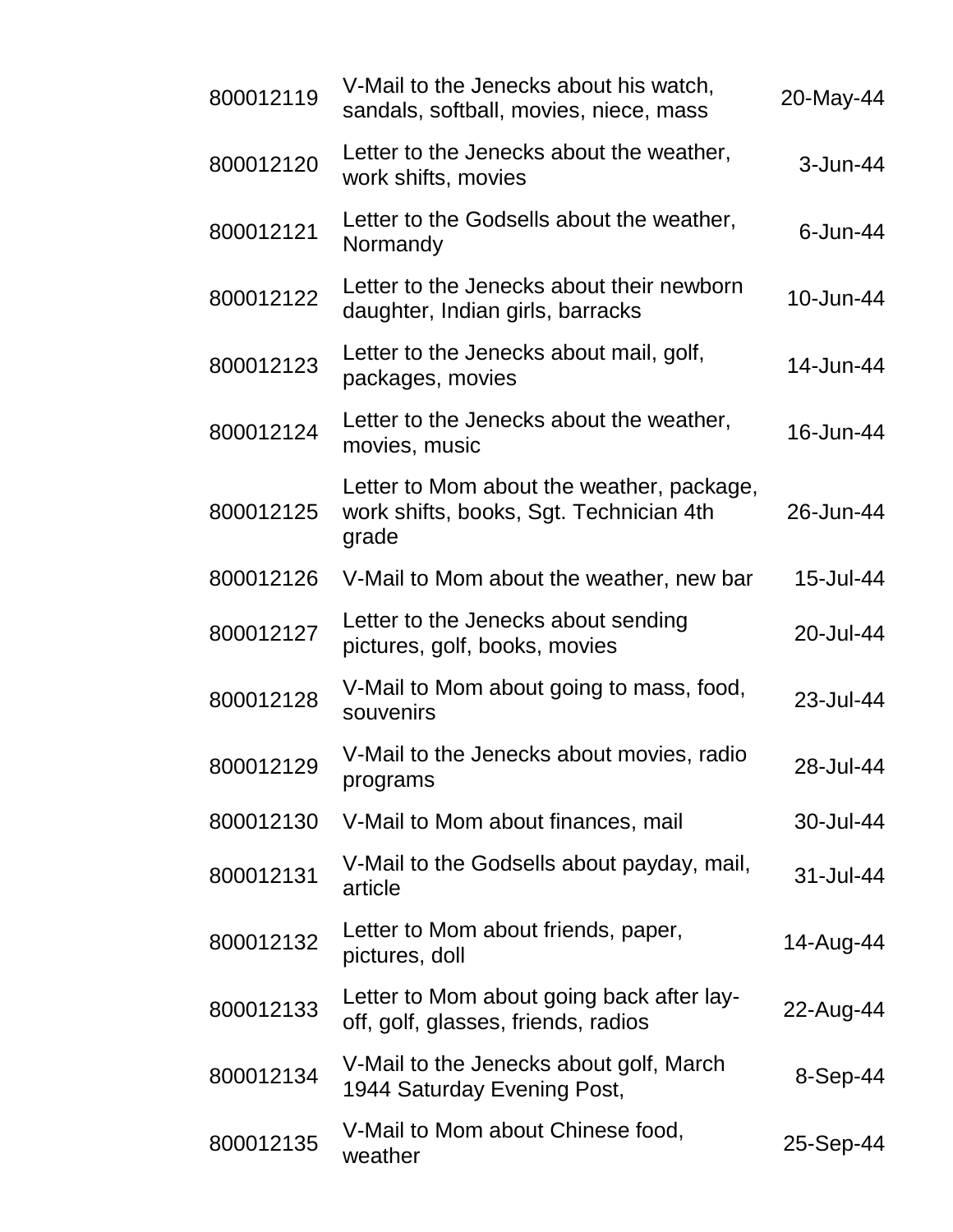|   | 800012136 | V-Mail to Mom about his nephew, movies,<br>weather                                                  | 9-Oct-44              |
|---|-----------|-----------------------------------------------------------------------------------------------------|-----------------------|
|   | 800012137 | V-Mail to the Jenecks about movies,<br>music, excursions                                            | 11-Oct-44             |
|   | 800012138 | V-Mail to Mom about going to mass, golf,<br>weather                                                 | 15-Oct-44             |
|   | 800012139 | Letter to the Jenecks about Pat O'Brien<br>and Jinx Falkenburg, friends, golf, pictures             | 26-Oct-44             |
|   | 800012140 | V-Mail to Mom about visiting places,<br>friends, mail                                               | 31-Oct-44             |
|   | 800012141 | Letter to the Jenecks about movies, food,<br>music, golf                                            | 6-Nov-44              |
|   | 800012142 | V-Mail to Mom about the weather, mail                                                               | 11-Nov-44             |
|   | 800012143 | V-Mail to the Jenecks about movies, golf                                                            | 18-Nov-44             |
|   | 800012144 | Letter to Mom about rations, Thanksgiving,<br>pictures, movies                                      | $4$ -Dec-44           |
|   | 800012145 | V-Mail to Mom about Christmas gifts,<br>Christmas                                                   | 13-Dec-44             |
|   | 800012146 | V-Mail to Mom about gifts, Christmas                                                                | 28-Dec-44             |
| 3 |           | <b>Letters from Edward Gralak</b>                                                                   | 1945-Jan-<br>1946-Jan |
|   | 800012147 | Envelope address to the Jenecks                                                                     | 15-Jan-45             |
|   | 800012148 | V-Mail to Mom about a book "A soldier's<br>reader"                                                  | 17-Jan-45             |
|   | 800012149 | V-Mail to Mom wishing her Happy Easter                                                              | 14-Mar-45             |
|   | 800012150 | V-Mail to Mom about mail, local politics,<br>weather                                                | 18-Mar-45             |
|   | 800012151 | Letter to the Godsells about diarrhea, his<br>uncle into politics, weather, golf, cigars,<br>movies | 26-Mar-45             |
|   | 800012152 | V-Mail to the Jenecks about Easter cards,                                                           | 3-Apr-45              |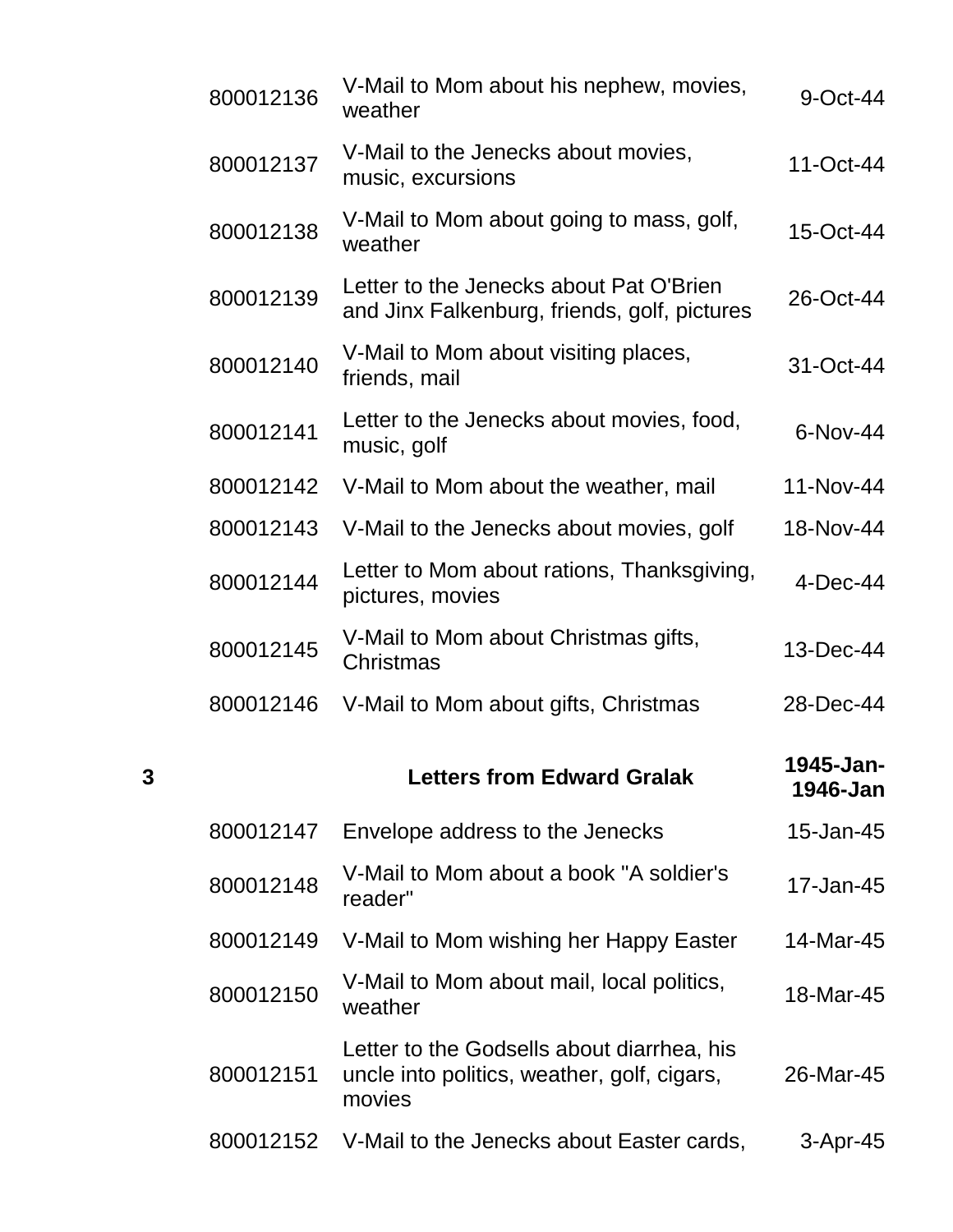didn't attend to mass

| 800012153 | V-Mail to the Jenecks about a friend being<br>killed, music                                                        | 3-Apr-45    |
|-----------|--------------------------------------------------------------------------------------------------------------------|-------------|
| 800012154 | Letter to the Jenecks about war casualties,<br>FDR's death, rest camp, books                                       | 16-Apr-45   |
| 800012155 | V-Mail to Mom about softball, Lever<br>Standard                                                                    | 24-Apr-45   |
| 800012156 | V-Mail to the Jenecks about<br>homesickness, smoking pipe, softball                                                | 29-Apr-45   |
| 800012157 | V-Mail to Mom about rest period in Simla,<br>air-conditioned buildings                                             | $6$ -May-45 |
| 800012158 | V-Mail to the Jenecks about German<br>surrender                                                                    | 8-May-45    |
| 800012159 | V-Mail to Mom about rest camp                                                                                      | 24-May-45   |
| 800012160 | V-Mail to the Jenecks about rest camp                                                                              | 24-May-45   |
| 800012161 | Letter to the Jenecks about Indian food<br>habits, sacred cows, beggars                                            | 12-Jun-45   |
| 800012162 | Letter to Mom about cameras, weather, St.<br><b>Andrew Beacon</b>                                                  | 18-Jul-45   |
| 800012163 | Letter to the family about growing tired of<br>writing letters, friends                                            | 26-Jul-45   |
| 800012164 | Letter to the Jenecks about Japan's defeat,<br>going home, friends left behind,<br>thankfulness, Indian's salaries | 15-Aug-45   |
| 800012165 | Letter to the Jenecks about workload,<br>weather, package                                                          | 28-Aug-45   |
| 800012166 | V-Mail to Mom about workload, weather,<br>going home                                                               | $4-Sep-45$  |
| 800012167 | Letter to Mom about his job as radio-<br>teletype operator, Army News Service                                      | 20-Sep-45   |
| 800012168 | Letter to Mom about plans to go home,<br>alcohol, packages                                                         | $2$ -Oct-45 |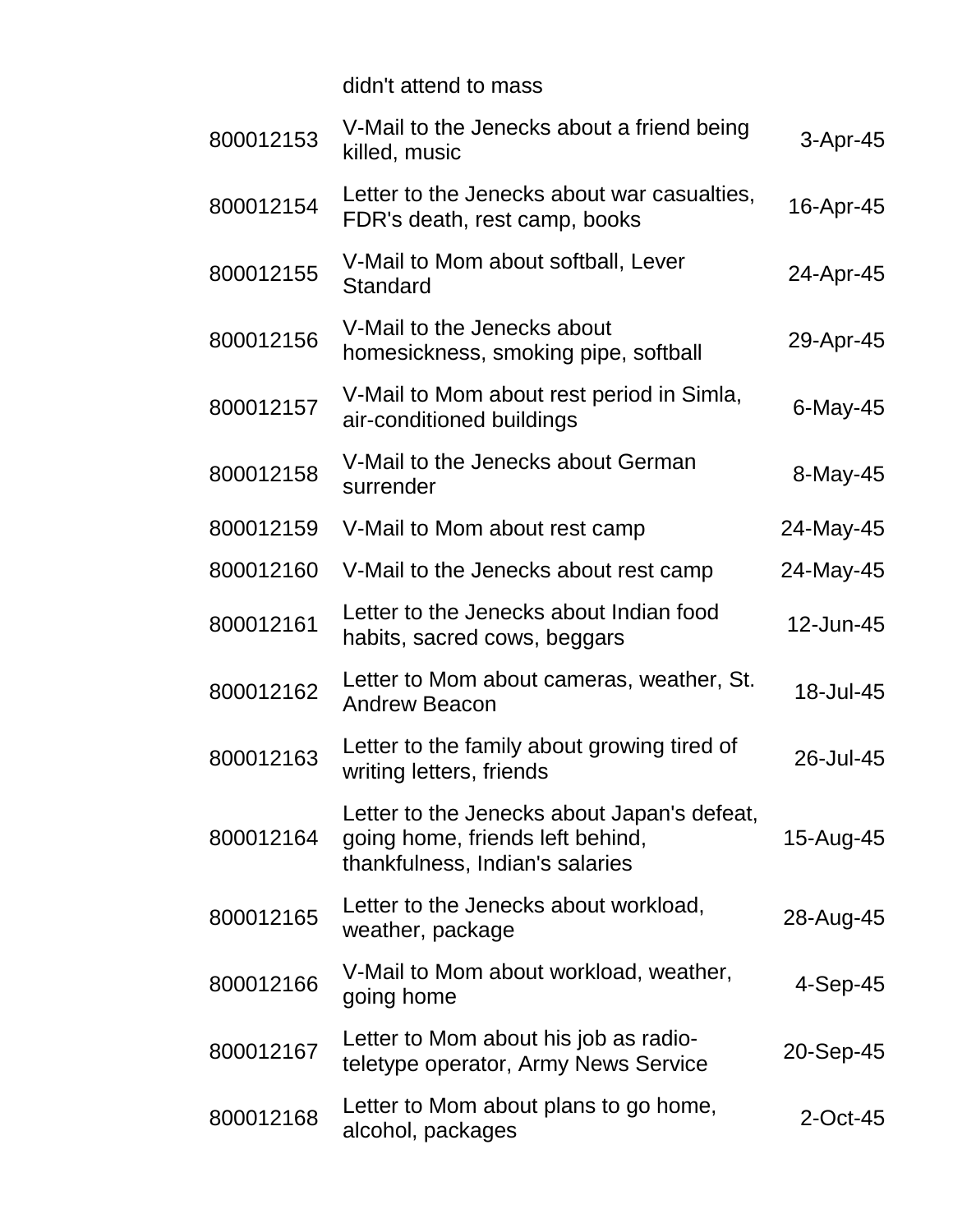|   | 800012169 | V-Mail to Mom about weather, golf,<br>finances                                                                 | 21-Oct-45           |
|---|-----------|----------------------------------------------------------------------------------------------------------------|---------------------|
|   | 800012170 | Letter to Mom about homesickness, his<br>travels within the US and India during 1944                           | 25-Oct-45           |
|   | 800012171 | Letter to Mom about plans to go home<br>before Christmas                                                       | 6-Nov-45            |
|   | 800012172 | Letter to the family about expecting to go<br>to Karachi to embark, Indian riots, be<br>home by New Year's Eve | 26-Nov-45           |
|   | 800012173 | Letter to Mom from Karachi, unknown<br>departure date, Camp Malir                                              | $4-Dec-45$          |
|   | 800012174 | Letter to the family about waiting for their<br>ship to arrive                                                 | 9-Dec-45            |
|   | 800012175 | Letter to the family about departure party,<br>Christmas                                                       | 13-Dec-45           |
|   | 800012176 | Letter to Mom about departure date, boat<br>trip plans                                                         | 22-Dec-45           |
|   | 800012177 | Letter to Mom about boarding day Dec.<br>30th, arriving at Seattle, Christmas, movies                          | 28-Dec-45           |
|   | 800012178 | Letter to the family about the boat trip,<br>route, discharged in Fort Sheridan                                | 21-Jan-46           |
|   |           | Series 3: Photographs                                                                                          | 1943-<br>1944, n.d. |
| 4 |           | Photographs, 1943, 1944, n.d.                                                                                  |                     |
|   | 800012179 | Unidentified army sergeant                                                                                     | 16-Sep-43           |
|   | 800012180 | <b>Bernard Reiss, Birla Temple</b>                                                                             | 20-Sep-44           |
|   | 800012181 | "Mohammedan" King, Birla Temple                                                                                | 20-Sep-44           |
|   | 800012182 | Market life, Birla Temple                                                                                      | 20-Sep-44           |
|   | 800012183 | Swastika, Birla Temple                                                                                         | 20-Sep-44           |
|   | 800012184 | Close up, Birla Temple                                                                                         | 20-Sep-44           |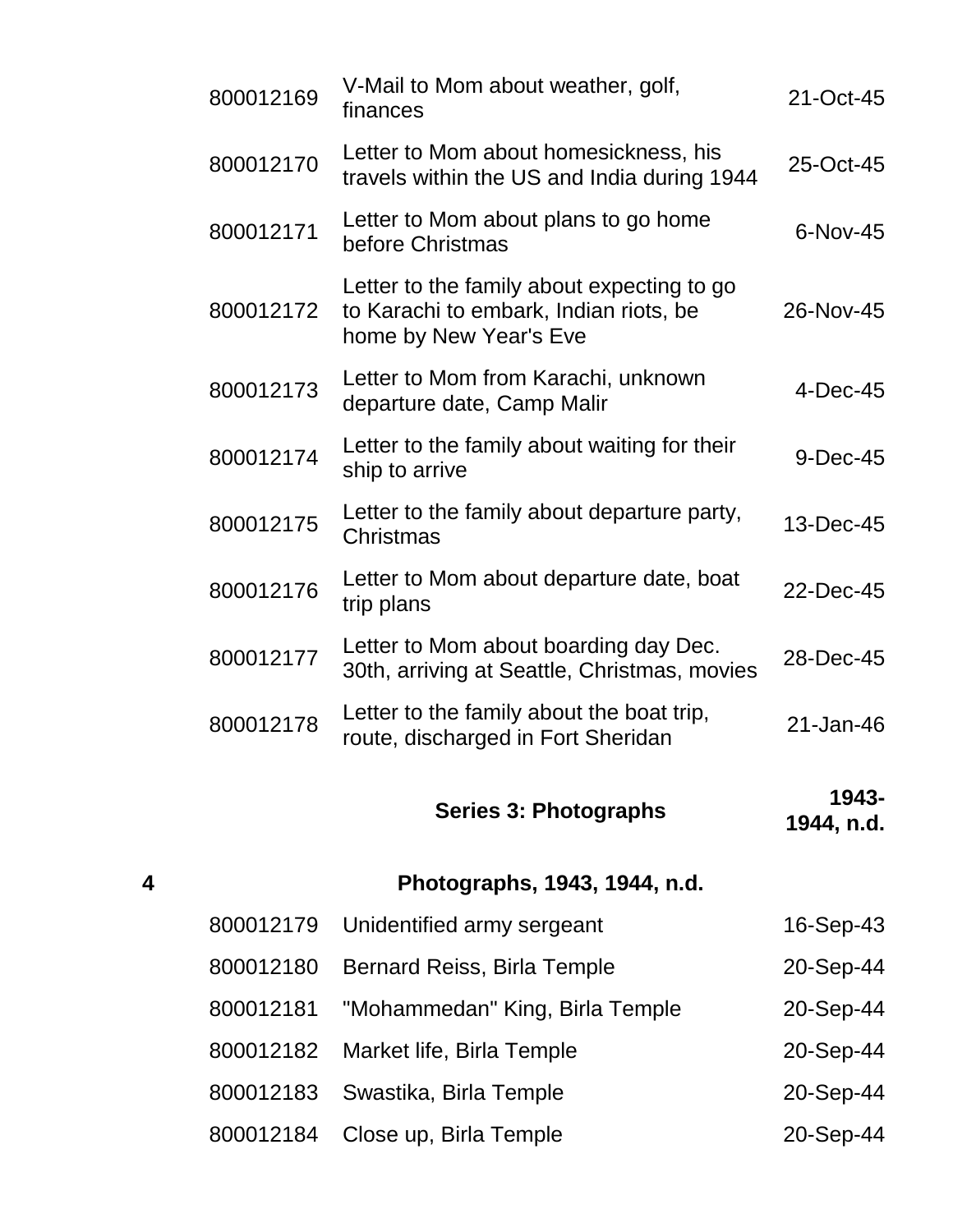| 800012185 | Elephant Edward Gralak, unidentified<br>officer, and Bernard Reiss, Birla Temple | 20-Sep-44 |
|-----------|----------------------------------------------------------------------------------|-----------|
| 800012186 | <b>Birla Temple's entrance</b>                                                   | 20-Sep-44 |
| 800012187 | Clock tower, Birla Temple                                                        | 20-Sep-44 |
| 800012188 | General view a. of Birla Temple                                                  | 20-Sep-44 |
| 800012189 | General view b. of Birla Temple                                                  | 20-Sep-44 |
| 800012190 | <b>Barracks</b>                                                                  | 20-Sep-44 |
| 800012191 | Taj Mahal a.                                                                     | n.d.      |
| 800012192 | Taj Mahal b.                                                                     | n.d.      |
| 800012193 | Taj Mahal c.                                                                     | n.d.      |
| 800012194 | Taj Mahal d.                                                                     | n.d.      |
| 800012195 | Jama Mosque, Old Delhi                                                           | n.d.      |
| 800012196 | Two water boys                                                                   | n.d.      |
| 800012197 | Post office, Murree                                                              | n.d.      |
| 800012198 | Railroad station, Rawalpindi                                                     | n.d.      |
| 800012199 | <b>Scene of Murree</b>                                                           | n.d.      |
| 800012200 | <b>Street scene of Murree</b>                                                    | n.d.      |
| 800012201 | Lloyds Bank, Murree                                                              | n.d.      |
| 800012202 | Horse cart                                                                       | n.d.      |
| 800012203 | Water buffalo                                                                    | n.d.      |
| 800012204 | Khyber Pass trail                                                                | n.d.      |
| 800012205 | Caste woman                                                                      | n.d.      |
| 800012206 | "Johnny" sergeant technician                                                     | n.d.      |
| 800012207 | Woman carrying on her head                                                       | n.d.      |
| 800012208 | <b>Connaught Circle, New Delhi</b>                                               | n.d.      |
| 800012209 | Gateway of India, New Delhi                                                      | n.d.      |
| 800012210 | Gate of India, New Delhi                                                         | n.d.      |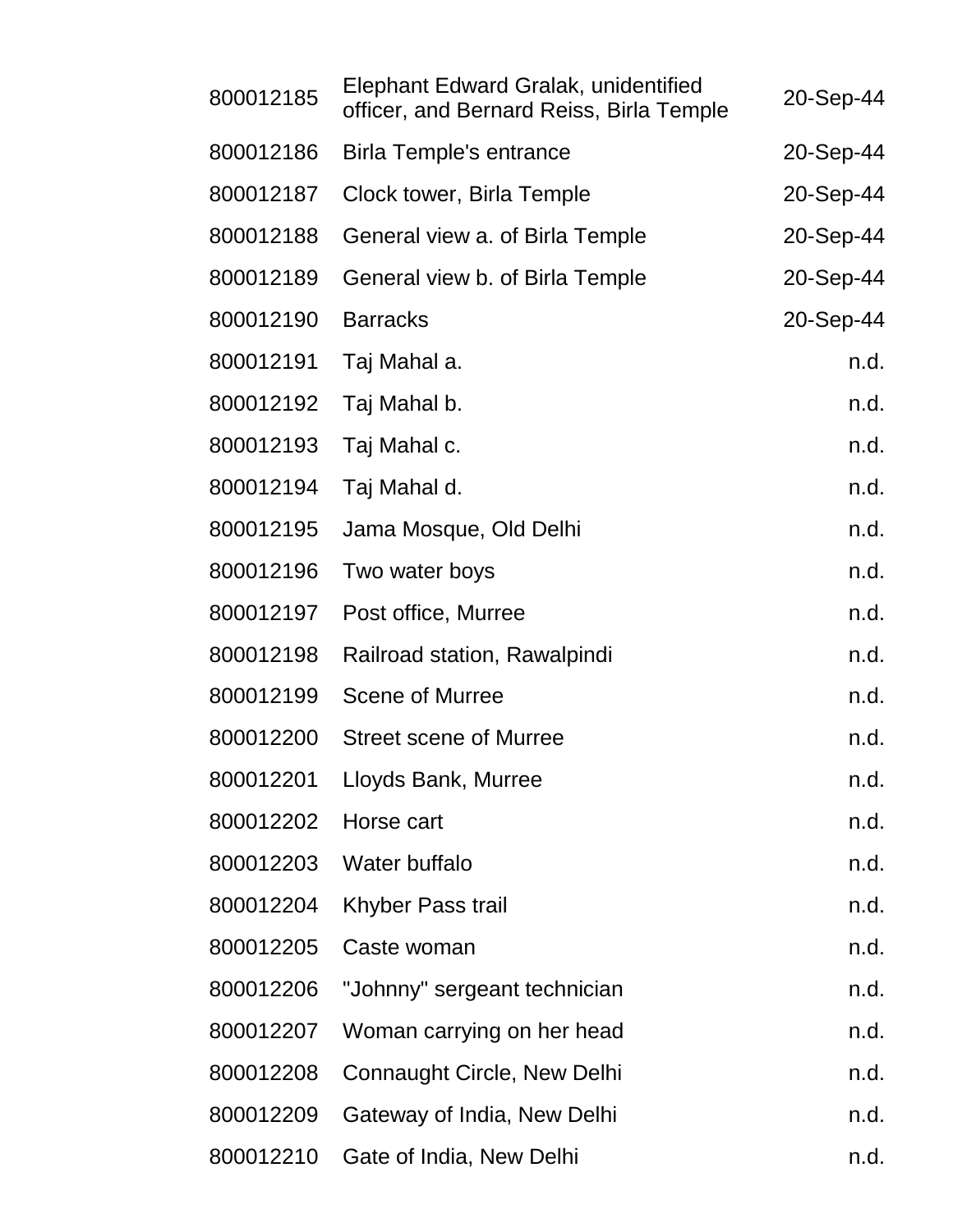| 800012211 | King George statue a.                                       | n.d. |
|-----------|-------------------------------------------------------------|------|
| 800012212 | King George statue b.                                       | n.d. |
| 800012213 | Gang of caddies                                             | n.d. |
| 800012214 | Bernie Reiss and Edward Gralak at the<br><b>Cecil Hotel</b> | n.d. |
| 800012215 | Two bearers with Sgt. Gralak                                | n.d. |
| 800012216 | "Neskie" with four bearers                                  | n.d. |
| 800012217 | Bernie Reiss, Edward Gralak and Johnny                      | n.d. |
| 800012218 | Outside rest camp                                           | n.d. |
| 800012219 | Insignias carved in the rock                                | n.d. |
| 800012220 | Church near the rest camp                                   | n.d. |
| 800012221 | Sgt. Gralak in the field                                    | n.d. |
| 800012222 | Sgt. Gralak with Lee Forkey at Pine Hotel                   | n.d. |
| 800012223 | Fire-fighting implements                                    | n.d. |
| 800012224 | Reiss playing golf                                          | n.d. |
| 800012225 | Unidentified building a., New Delhi                         | n.d. |
| 800012226 | Unidentified building b., New Delhi                         | n.d. |
| 800012227 | Circular building, New Delhi                                | n.d. |
| 800012228 | Scene from the rest camp                                    | n.d. |
| 800012229 | Mess personnel at the rest camp                             | n.d. |
| 800012230 | Waiters at the rest camp                                    | n.d. |
| 800012231 | Another scene from the rest camp                            | n.d. |
| 800012232 | Softball diamond at the rest camp                           | n.d. |
| 800012233 | Gurhka soldier                                              | n.d. |
| 800012234 | At the train station                                        | n.d. |
| 800012235 | Caddies                                                     | n.d. |
| 800012236 | Sgt. Gralak next to an Indian young man                     | n.d. |